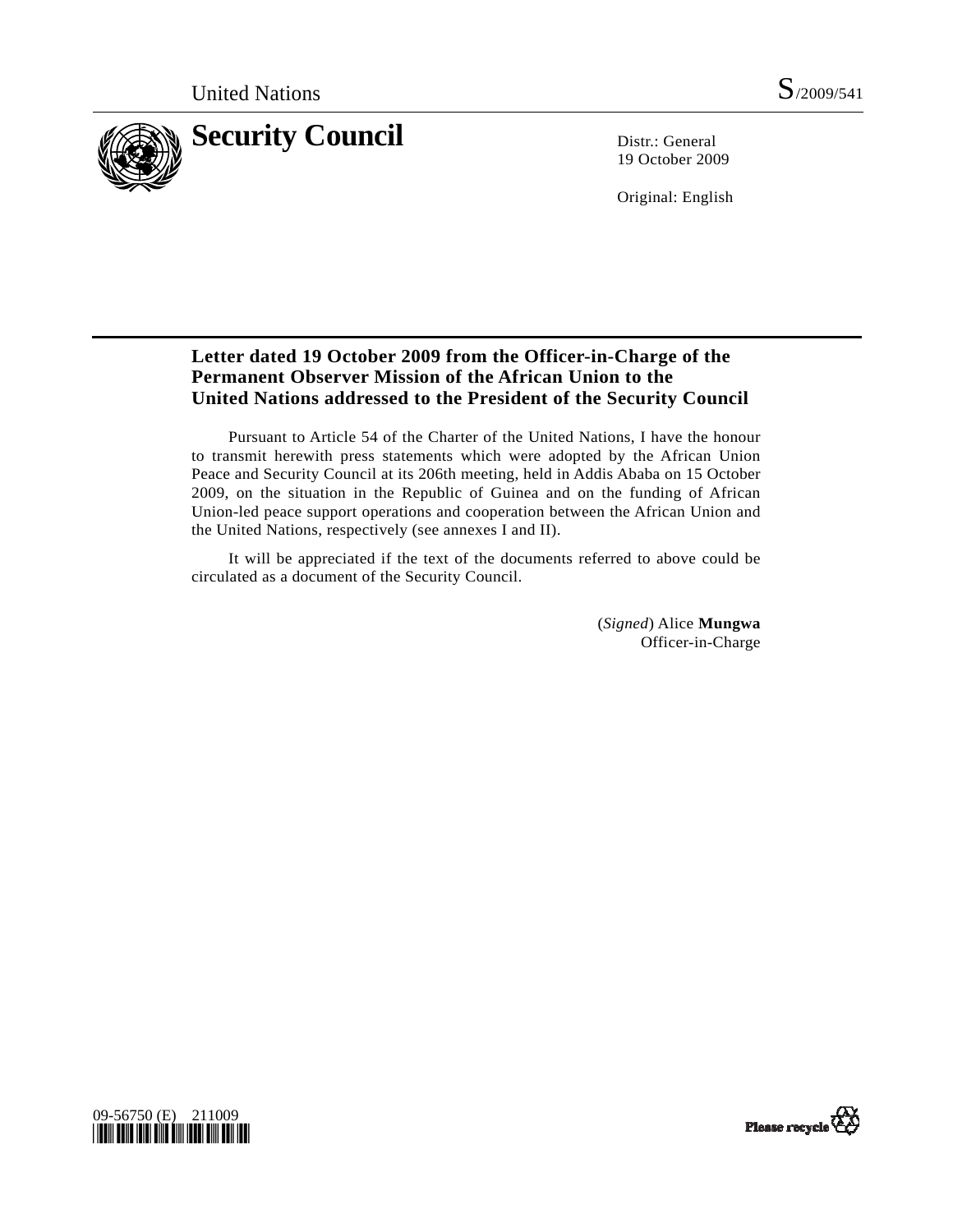## **Annex I to the letter dated 19 October 2009 from the Officer-in-Charge of the Permanent Observer Mission of the African Union to the United Nations addressed to the President of the Security Council**

[Original: English and French]

### **Press statement of the 206th meeting of the Peace and Security Council**

15 October 2009

 The Peace and Security Council of the African Union (AU), at its 206th meeting held on 15 October 2009, was briefed by the Commissioner for Peace and Security and the Special Envoy of the Chairperson of the Commission for Guinea on the situation in Guinea, in the light of recent developments in the country and the results of the eighth session of the International Contact Group on Guinea, held in Abuja on 12 October 2009.

 The Council strongly condemned the killings and the deliberate acts of violence against unarmed civilians and the raping of women by armed units under the authority of the Conseil national pour la défense de la démocratie (CNDD) during a peaceful demonstration organized on 28 September 2009 at Conakry. The Council demanded that the de facto authorities in Guinea take all necessary steps to prevent the repetition of such violence and the deterioration of the situation. The Council also supported the call for the release of all persons detained and for respect for freedom of expression.

 The Council endorsed the statement by the Commission issued for 29 September 2009 and the communiqué of the eighth session of the International Contact Group, in particular the invitation to the Secretary-General of the United Nations, in conjunction with the Economic Community of West African States (ECOWAS) and AU with the support of the United Nations High Commissioner for Human Rights, to establish an International Commission of Inquiry to shed light on the events of 28 September 2009, so that those responsible are brought to justice.

 The Council welcomed the forthcoming Extraordinary Summit of ECOWAS on 17 October 2009 to discuss the situations in Guinea and the Niger and looked forward to the conclusions of the meeting.

 The Council reiterated its decision of 17 September 2009 to impose appropriate sanctions against the President of CNDD and other individuals, civilian and military, if by 17 October 2009 the authorities did not formally confirm the commitment of the President of CNDD that neither he nor other members of CNDD, nor the Prime Minister, would run in the presidential election, and to observe the neutrality expected of the junta in the conduct of the electoral process. The Council requested the Commission, in collaboration with ECOWAS and AU partners, to take the necessary steps with a view to finalizing the measures to be taken and the list of individuals to be targeted by the sanctions and to report to it thereon.

 The Council gave its full support to the mediation efforts by President Blaise Compaoré of Burkina Faso, in conformity with the mandate given to him for that purpose by the Chairman of ECOWAS, in response to the request made by the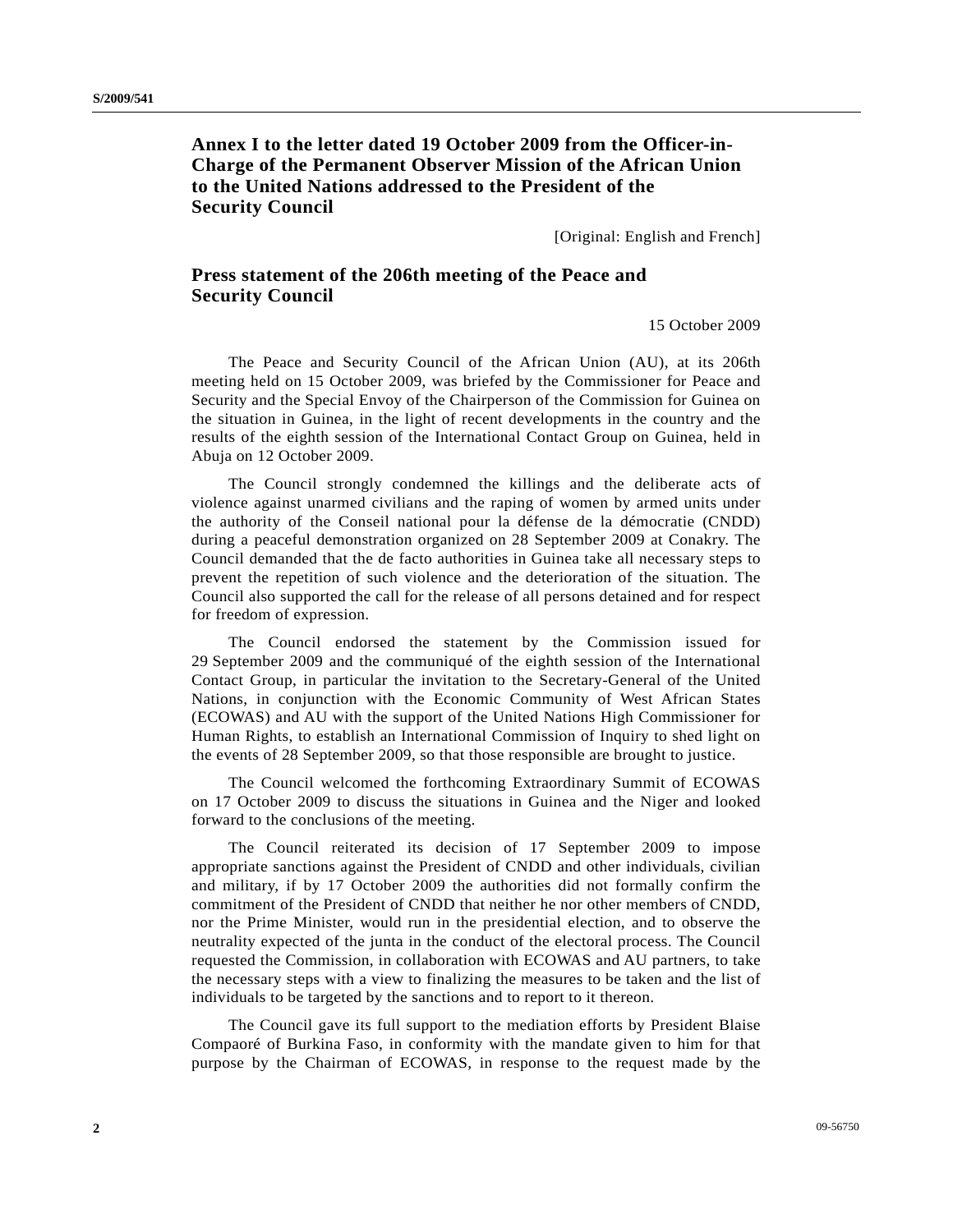President of the Commission following the conclusions of the seventh session of the International Contact Group held in New York on 22 September 2009.

 The Council agreed to meet again to discuss the situations in Guinea and the Niger, in the light of the outcomes of the Extraordinary Summit of ECOWAS.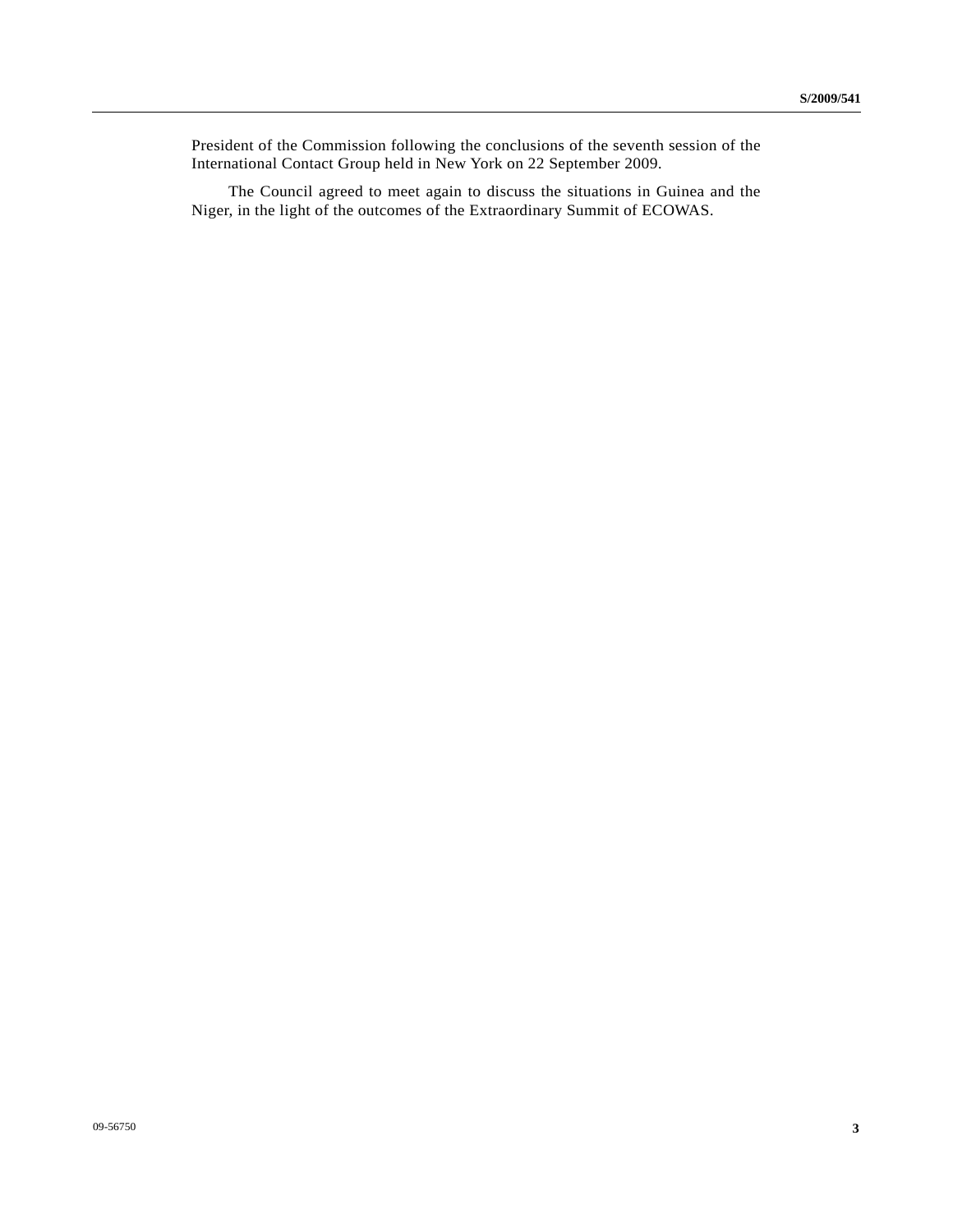## **Annex II to the letter dated 19 October 2009 from the Officer-in-Charge of the Permanent Observer Mission of the African Union to the United Nations addressed to the President of the Security Council**

[Original: English and French]

## **Press statement of the 206th meeting of the Peace and Security Council**

15 October 2009

 The Peace and Security Council of the African Union (AU), at its 206th meeting held on 15 October 2009, had an exchange of views on the funding of AU-led peace support operations and cooperation between AU and the United Nations in the light of the report of the Secretary-General of the United Nations on support to African Union peacekeeping operations authorized by the United Nations, dated 18 September 2009 (A/64/359-S/2009/470).

 The Council recalled its communiqué PSC/PR/Comm(CLXXVIII) of 13 March 2009, as well as earlier AU decisions and statements regarding the funding of AU-led peace support operations and the cooperation between AU and the United Nations in the maintenance of international peace and security.

 The Council stressed, once again, that the Security Council of the United Nations has the primary responsibility for the maintenance of international peace and security; that regional arrangements, in particular AU, have an important role to play in the prevention, management and resolution of conflicts, in accordance with Chapter VIII of the Charter of the United Nations; and that support by the United Nations to the regional organizations in matters relating to the maintenance of international peace and security is an integral part of collective security, as provided for in the Charter. In this respect, the Council underlined that, in undertaking peace support operations, AU is acting on behalf of the Security Council and the larger international community, while fulfilling its own mandate and promoting the goals and principles of its Constitutive Act.

 The Council took note of the report of the Secretary-General and expressed the readiness of AU to continue working with the United Nations towards ensuring predictable, sustainable and flexible funding for AU-led peace support operations through assessed contributions. In this respect, the Council reiterated that the report of the African Union-United Nations Panel marked an important step in the overall efforts to enhance the capacity of AU to meet the peace and security challenges facing the continent and to mobilize greater support within the larger international community, and every effort should be made to build on the recommendations contained therein and subsequent initiatives, including the United Nations support package to the African Union Mission in the Sudan (AMIS) and the provisions of Security Council resolution 1863 (2009) of 16 January 2009 regarding the logistical support package to the African Union Mission to Somalia (AMISOM).

 The Council noted the recommendations contained in the report with respect to the strategic partnership between the United Nations and AU, which provide a good basis for strengthening the cooperation between AU and the United Nations in the maintenance of international peace and security. The Council stressed the need for